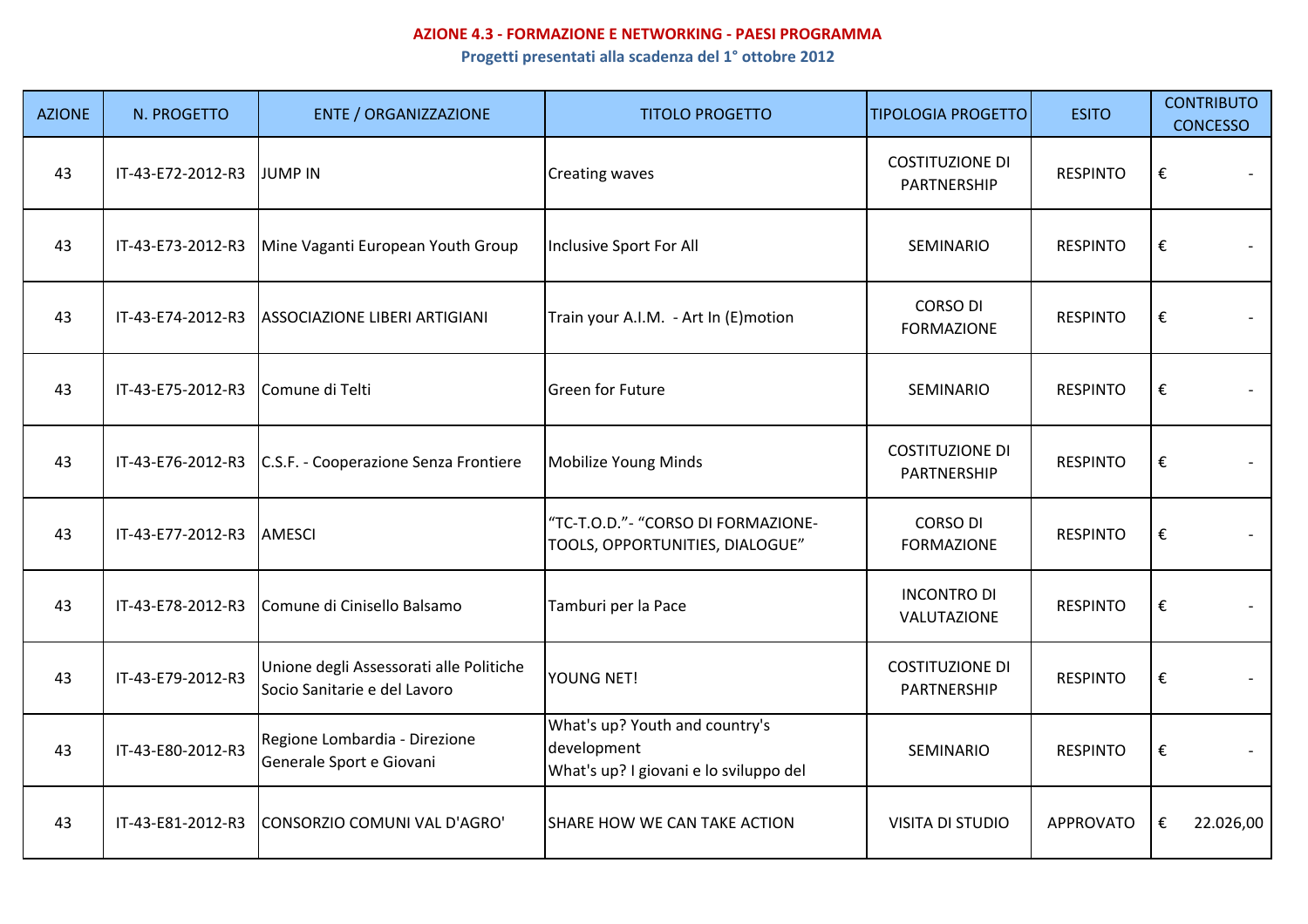| 43 | IT-43-E82-2012-R3         | Associazione Energie Unite per la<br>Ricerca l'Educazione la Cultura e l'Arte | PICTURE YOUR JOB                                                                                                | <b>CORSO DI</b><br><b>FORMAZIONE</b>  | <b>RESPINTO</b>  | €                       |           |
|----|---------------------------|-------------------------------------------------------------------------------|-----------------------------------------------------------------------------------------------------------------|---------------------------------------|------------------|-------------------------|-----------|
| 43 | IT-43-E83-2012-R3         | Associazione Culturale Sportiva<br>Dilettantistica "Giocolieri & Dintorni"    | CIRCOVERSO. Prospettive di Circo Sociale per<br>lo sviluppo di una cittadinanza attiva e<br>partecipe           | SEMINARIO                             | <b>RESPINTO</b>  | $\boldsymbol{\epsilon}$ |           |
| 43 | IT-43-E84-2012-R3         | Vicolocorto                                                                   | "IES, Improving Environment Strategies"                                                                         | <b>COSTITUZIONE DI</b><br>PARTNERSHIP | <b>RESPINTO</b>  | €                       |           |
| 43 | IT-43-E85-2012-R3         | Associazione Scomunicati                                                      | <b>CAMERA ON</b>                                                                                                | <b>CORSO DI</b><br><b>FORMAZIONE</b>  | <b>RESPINTO</b>  | €                       |           |
| 43 | IT-43-E86-2012-R3         | Associazione Mosaico                                                          | CrossWay                                                                                                        | <b>VISITA DI STUDIO</b>               | <b>APPROVATO</b> | €                       | 11.754,00 |
| 43 | IT-43-E87-2012-R3         | A.S.D. Kamaleonte                                                             | Outdoor and Ecosport - "Innovative and<br>active methods to use in the work with<br>disadvantaged Young People" | <b>CORSO DI</b><br><b>FORMAZIONE</b>  | <b>APPROVATO</b> | €                       | 20.950,00 |
| 43 | IT-43-E88-2012-R3         | Pietro Angelo Francesco Prudenzano                                            | Work in progress                                                                                                | <b>CORSO DI</b><br><b>FORMAZIONE</b>  | <b>RESPINTO</b>  | $\boldsymbol{\epsilon}$ |           |
| 43 | IT-43-E89-2012-R3         | L'Arcobaleno - societa' cooperativa<br>sociale                                | It's all about passion: explore what drives<br>you in your life and learning.                                   | <b>CORSO DI</b><br><b>FORMAZIONE</b>  | <b>APPROVATO</b> | €                       | 19.437,00 |
| 43 | IT-43-E90-2012-R3         | <b>PROMETEO</b>                                                               | NEW ENVIRONMENTAL EDUCATION YOUTH<br>ORIENTED                                                                   | <b>CORSO DI</b><br><b>FORMAZIONE</b>  | <b>RESPINTO</b>  | €                       |           |
| 43 | IT-43-E91-2012-R3         | <b>EURO-NET</b>                                                               | Animate the World                                                                                               | <b>CORSO DI</b><br><b>FORMAZIONE</b>  | <b>RESPINTO</b>  | $\boldsymbol{\epsilon}$ |           |
| 43 | IT-43-E92-2012-R3 Eutopia |                                                                               | Youth Employment Solutions                                                                                      | <b>CORSO DI</b><br><b>FORMAZIONE</b>  | <b>APPROVATO</b> | €                       | 13.889,00 |
| 43 | IT-43-E93-2012-R3         | Arteca Onlus, associazione per la<br>cooperazione e lo sviluppo educativo     | New poverties, which opportunities?                                                                             | SEMINARIO                             | <b>RESPINTO</b>  | €                       |           |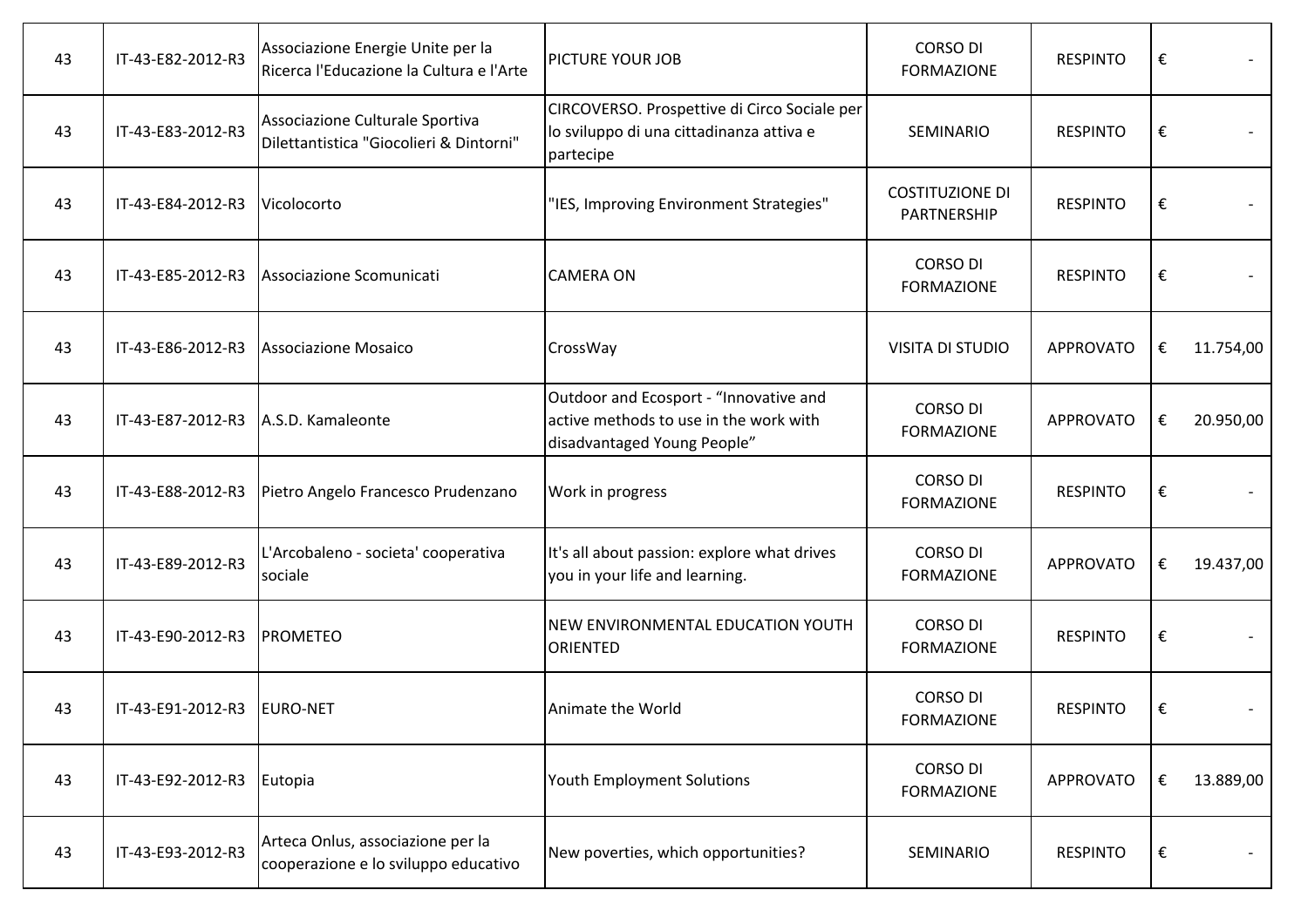| 43 | IT-43-E94-2012-R3                    | YAP (Youth Action for Peace) Italy                                         | YOUTH SUSTAIN-ABILITIES<br>Skills and Practices to Boost Youth Role on<br>Sustainability              | <b>CORSO DI</b><br><b>FORMAZIONE</b>  | <b>RESPINTO</b>  | €                       |           |
|----|--------------------------------------|----------------------------------------------------------------------------|-------------------------------------------------------------------------------------------------------|---------------------------------------|------------------|-------------------------|-----------|
| 43 | IT-43-E95-2012-R3                    | <b>CONSULTA GIOVANILE ULIXES</b><br><b>BADOLATO</b>                        | SOCIAL MEDIA AGAINST SOCIAL EXCLUSION                                                                 | <b>CORSO DI</b><br><b>FORMAZIONE</b>  | <b>RESPINTO</b>  | €                       |           |
| 43 | IT-43-E96-2012-R3                    | Comune di Telti                                                            | <b>Green for Future</b>                                                                               | SEMINARIO                             | <b>RESPINTO</b>  | €                       |           |
| 43 | IT-43-E97-2012-R3                    | Comune di Telti                                                            | <b>Green for Future</b>                                                                               | SEMINARIO                             | <b>RESPINTO</b>  | €                       |           |
| 43 | IT-43-E98-2012-R3                    | Associazione di promozione turistica e<br>sociale In Tour                  | Conflict Management & Team Working:<br>intercultural communication beyond<br>diversities              | <b>CORSO DI</b><br><b>FORMAZIONE</b>  | <b>RESPINTO</b>  | €                       |           |
| 43 | IT-43-E99-2012-R3                    | Gruppo Sabbeen                                                             | <b>Building for tomorrow</b>                                                                          | <b>COSTITUZIONE DI</b><br>PARTNERSHIP | <b>RESPINTO</b>  | $\boldsymbol{\epsilon}$ |           |
| 43 | IT-43-E100-2012-R3                   | Associazione Culturale Sportiva<br>Dilettantistica "Giocolieri & Dintorni" | CIRCOVERSO. Prospettive di Circo Sociale per<br>lo sviluppo di una cittadinanza attiva e<br>partecipe | SEMINARIO                             | <b>APPROVATO</b> | €                       | 10.429,00 |
| 43 | IT-43-E101-2012-R3 VulcanicaMente    |                                                                            | InterGenerations                                                                                      | <b>COSTITUZIONE DI</b><br>PARTNERSHIP | <b>RESPINTO</b>  | $\boldsymbol{\epsilon}$ |           |
| 43 | IT-43-E102-2012-R3 YouNet            |                                                                            | <b>Melting Pot</b>                                                                                    | SEMINARIO                             | <b>RESPINTO</b>  | €                       |           |
| 43 | IT-43-E103-2012-R3   Vulcanica Mente |                                                                            | <b>InterGenerations</b>                                                                               | <b>COSTITUZIONE DI</b><br>PARTNERSHIP | <b>APPROVATO</b> | $\epsilon$              | 17.528,00 |
| 43 |                                      | IT-43-E104-2012-R3 Cooperativa Sociale A.E.P.E.R.                          | W.O.W. - WITH OR WITH                                                                                 | Job shadowing project                 | <b>APPROVATO</b> | $\epsilon$              | 771,00    |
| 43 |                                      | IT-43-E105-2012-R3   Informamentis Europa                                  | Improve Non Formal Education<br>Competencies and Tools                                                | SEMINARIO                             | <b>RESPINTO</b>  | $\boldsymbol{\epsilon}$ |           |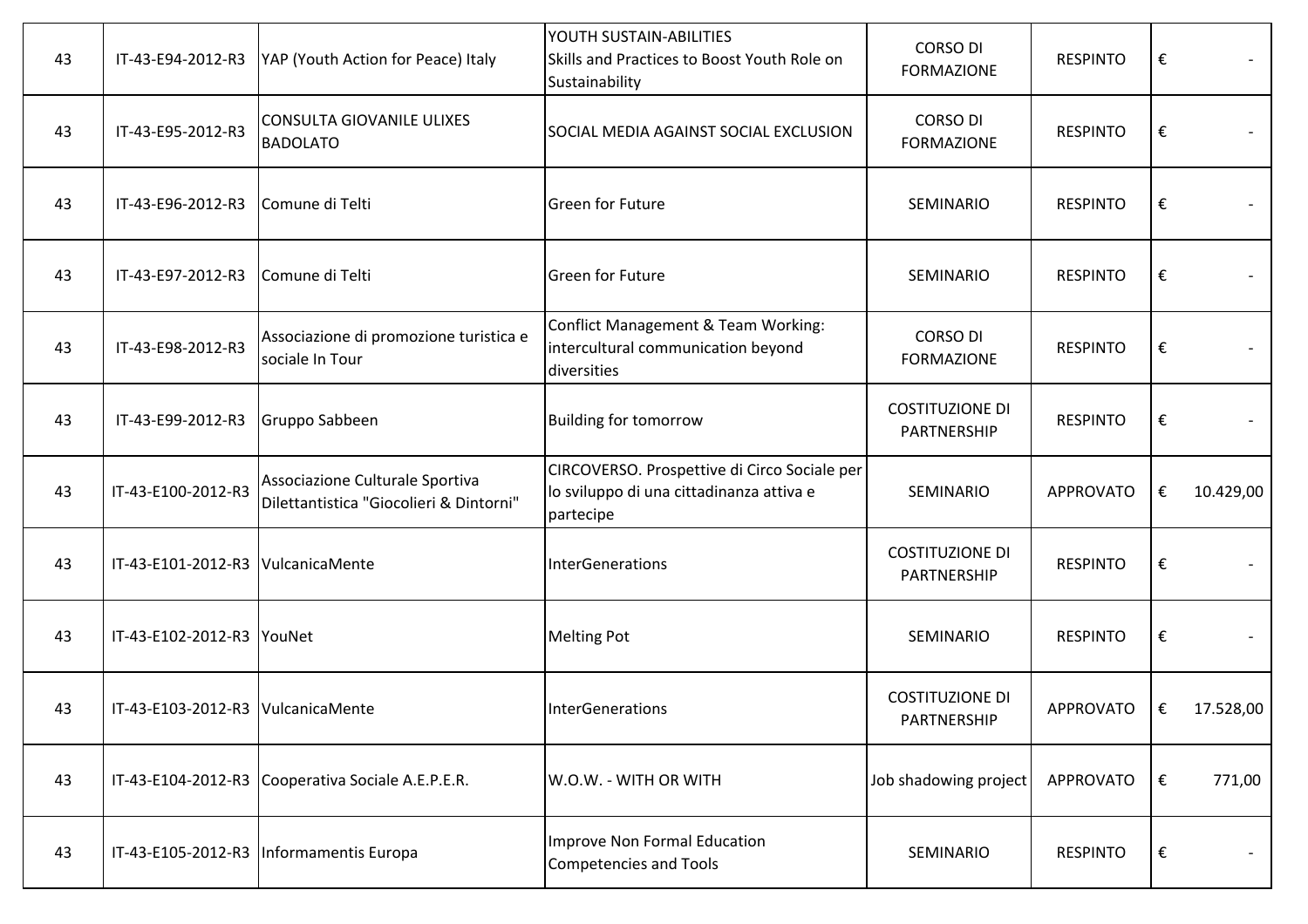| 43 | IT-43-E106-2012-R3   Provincia di Firenze |                                                                              | 'Easy Days" Education towards Autonomy<br>and Adulthood                         | SEMINARIO                             | <b>RESPINTO</b>  | € |           |
|----|-------------------------------------------|------------------------------------------------------------------------------|---------------------------------------------------------------------------------|---------------------------------------|------------------|---|-----------|
| 43 | IT-43-E107-2012-R3                        | Società Cooperativa Sociale 3P (Padre<br>Pino Puglisi)                       | SET - Sport environment and training for<br>young educators                     | <b>CORSO DI</b><br><b>FORMAZIONE</b>  | <b>RESPINTO</b>  | € |           |
| 43 |                                           | IT-43-E108-2012-R3 COMUNE DI VILLAFRANCA SICULA                              | CONNECTING FORMAL AND NON FORMAL<br><b>EDUCATION FOR YOUTH</b>                  | Feasibility visit                     | <b>APPROVATO</b> | € | 4.280,00  |
| 43 | IT-43-E109-2012-R3                        | AURIVE società cooperativa sociale:<br>risorse sociali per lo sviluppo ONLUS | ICT: Introduction to Tecnology as a tool to<br>include disadvantaged youngsters | <b>CORSO DI</b><br><b>FORMAZIONE</b>  | <b>RESPINTO</b>  | € |           |
| 43 |                                           | IT-43-E110-2012-R3 Semi di Pace International ONLUS                          | A crossover place or the breeding ground for<br>hope? The reply hangs on you    | SEMINARIO                             | <b>RESPINTO</b>  | € |           |
| 43 | IT-43-E111-2012-R3                        | H.R.Y.O. Human Rights Youth<br>Organization                                  | Spread Youth 4Change                                                            | <b>CORSO DI</b><br><b>FORMAZIONE</b>  | <b>RESPINTO</b>  | € |           |
| 43 |                                           | IT-43-E112-2012-R3   Informamentis Europa                                    | Improve Non Formal Education<br><b>Competencies and Tools</b>                   | SEMINARIO                             | <b>RESPINTO</b>  | € |           |
| 43 | IT-43-E113-2012-R3                        | H.R.Y.O. Human Rights Youth<br>Organization                                  | Feelings T.C.                                                                   | <b>CORSO DI</b><br><b>FORMAZIONE</b>  | <b>RESPINTO</b>  | € |           |
| 43 | IT-43-E114-2012-R3                        | H.R.Y.O. Human Rights Youth<br>Organization                                  | <b>Project Management</b>                                                       | <b>COSTITUZIONE DI</b><br>PARTNERSHIP | <b>RESPINTO</b>  | € |           |
| 43 |                                           | IT-43-E115-2012-R3 Centro Studi "Cultura Sviluppo"                           | Non formal competences in the labour<br>market: mission possible!               | <b>CORSO DI</b><br><b>FORMAZIONE</b>  | <b>RESPINTO</b>  | € |           |
| 43 | IT-43-E116-2012-R3                        | ASSOCIAZIONE DI VOLONTARIATO NEW<br><b>DEAL</b>                              | Spread the voice about EVS!                                                     | <b>CORSO DI</b><br><b>FORMAZIONE</b>  | <b>RESPINTO</b>  | € |           |
| 43 |                                           | IT-43-E117-2012-R3 Cooperativa Sociale Muovimente                            | Domino Effect                                                                   | <b>CORSO DI</b><br><b>FORMAZIONE</b>  | <b>APPROVATO</b> | € | 21.889,00 |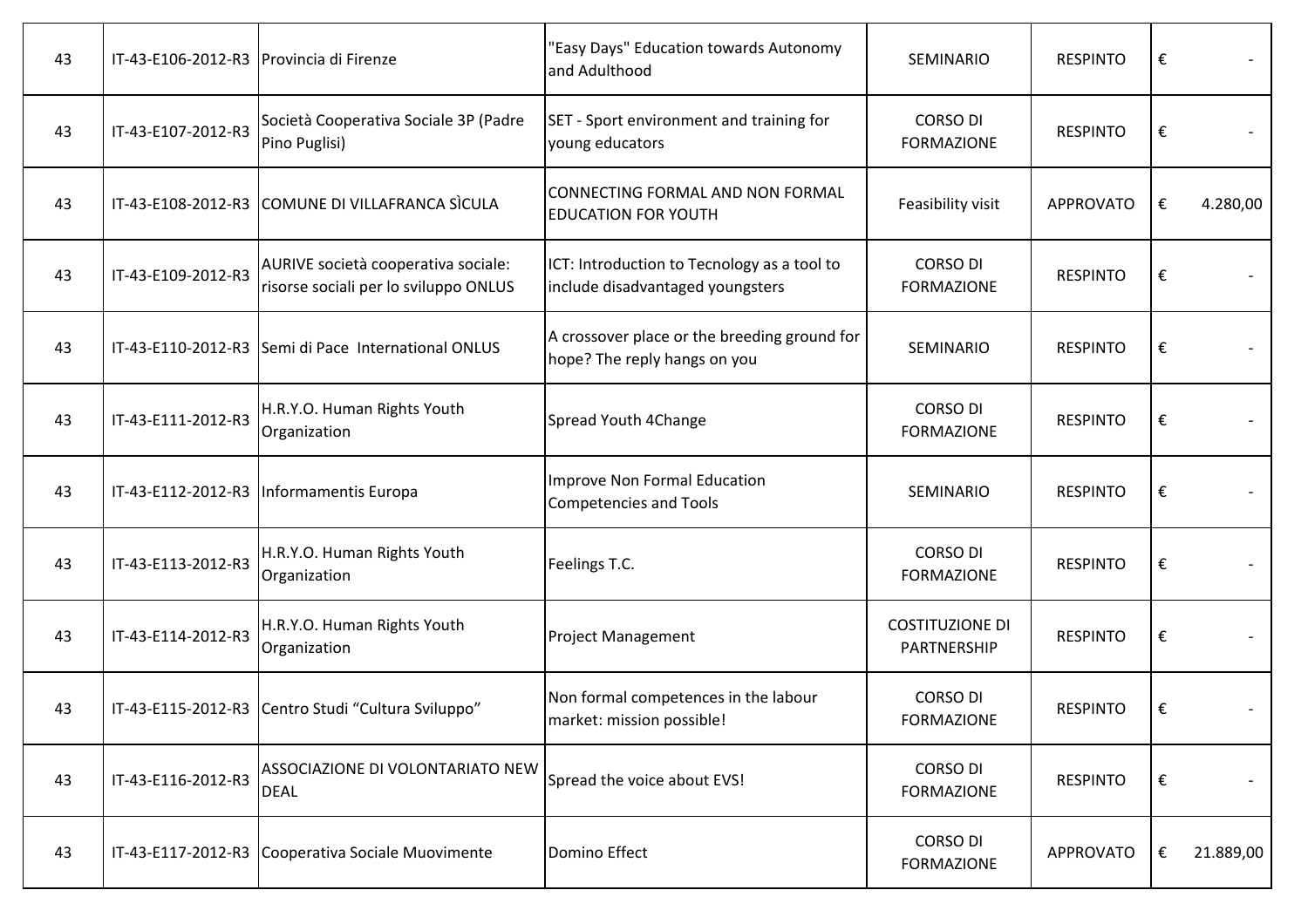| 43 |                                         | IT-43-E118-2012-R3   Ingegneri Gestionali Associati - I.Ge.A. | Vision "Green Supply Chain" CALABRIA 2013                                                                                            | SEMINARIO                             | <b>RESPINTO</b>  | €                       |           |
|----|-----------------------------------------|---------------------------------------------------------------|--------------------------------------------------------------------------------------------------------------------------------------|---------------------------------------|------------------|-------------------------|-----------|
| 43 |                                         | IT-43-E119-2012-R3 Associazione Studenti per la Città         | BRIDGENERATION: Democracy wants you(th)                                                                                              | SEMINARIO                             | <b>RESPINTO</b>  | €                       |           |
| 43 | IT-43-E120-2012-R3                      | <b>ASSOCIAZIONE DI PROMOZIONE</b><br><b>SOCIALE JOINT</b>     | <b>START UP</b>                                                                                                                      | <b>CORSO DI</b><br><b>FORMAZIONE</b>  | <b>RESPINTO</b>  | $\boldsymbol{\epsilon}$ |           |
| 43 |                                         | IT-43-E121-2012-R3 Associazione TDM 2000                      | Entrepreneurship and Soft SkillsThe New<br>Challenge!                                                                                | <b>CORSO DI</b><br><b>FORMAZIONE</b>  | APPROVATO        | €                       | 21.672,00 |
| 43 | IT-43-E122-2012-R3 Fluxlab              |                                                               | <b>BE P.ART!</b>                                                                                                                     | <b>COSTITUZIONE DI</b><br>PARTNERSHIP | <b>RESPINTO</b>  | $\boldsymbol{\epsilon}$ |           |
| 43 | IT-43-E123-2012-R3 La Milizia dei Folli |                                                               | Outlearning                                                                                                                          | <b>CORSO DI</b><br><b>FORMAZIONE</b>  | <b>RESPINTO</b>  | $\boldsymbol{\epsilon}$ |           |
| 43 |                                         | IT-43-E124-2012-R3 Associazione Culturale Gruppo PAX          | Music and creativity for young people<br>inclusive and enterprising                                                                  | <b>CORSO DI</b><br><b>FORMAZIONE</b>  | <b>RESPINTO</b>  | $\boldsymbol{\epsilon}$ |           |
| 43 | IT-43-E125-2012-R3 Studio Oikos         |                                                               | Plan Act Spice Do Go!                                                                                                                | <b>CORSO DI</b><br><b>FORMAZIONE</b>  | <b>APPROVATO</b> | €                       | 17.642,00 |
| 43 | IT-43-E126-2012-R3                      | lo Deposito Associazione Culturale<br>Giovanile               | LimenArt                                                                                                                             | SEMINARIO                             | <b>RESPINTO</b>  | $\boldsymbol{\epsilon}$ |           |
| 43 | IT-43-E127-2012-R3                      | Associazione Giovanile Salesiana per il<br>Territorio         | Animatori giovanili: costruttori e promotori<br>di cittadinanza europea. Cittadini attivi e<br>democratici al servizio della società | SEMINARIO                             | <b>APPROVATO</b> | €                       | 20.694,00 |
| 43 | IT-43-E128-2012-R3  VEDOGIOVANE ASTI    |                                                               | <b>LTTCSP - evaluation SEMINARIO</b>                                                                                                 | <b>INCONTRO DI</b><br>VALUTAZIONE     | APPROVATO        | €                       | 3.497,00  |
| 43 | IT-43-E129-2012-R3                      | KALEIDOSCOPIO SOCIETA'<br><b>COOPERATIVA SOCIALE</b>          | Creative ways to support employability                                                                                               | <b>VISITA DI STUDIO</b>               | <b>RESPINTO</b>  | €                       |           |